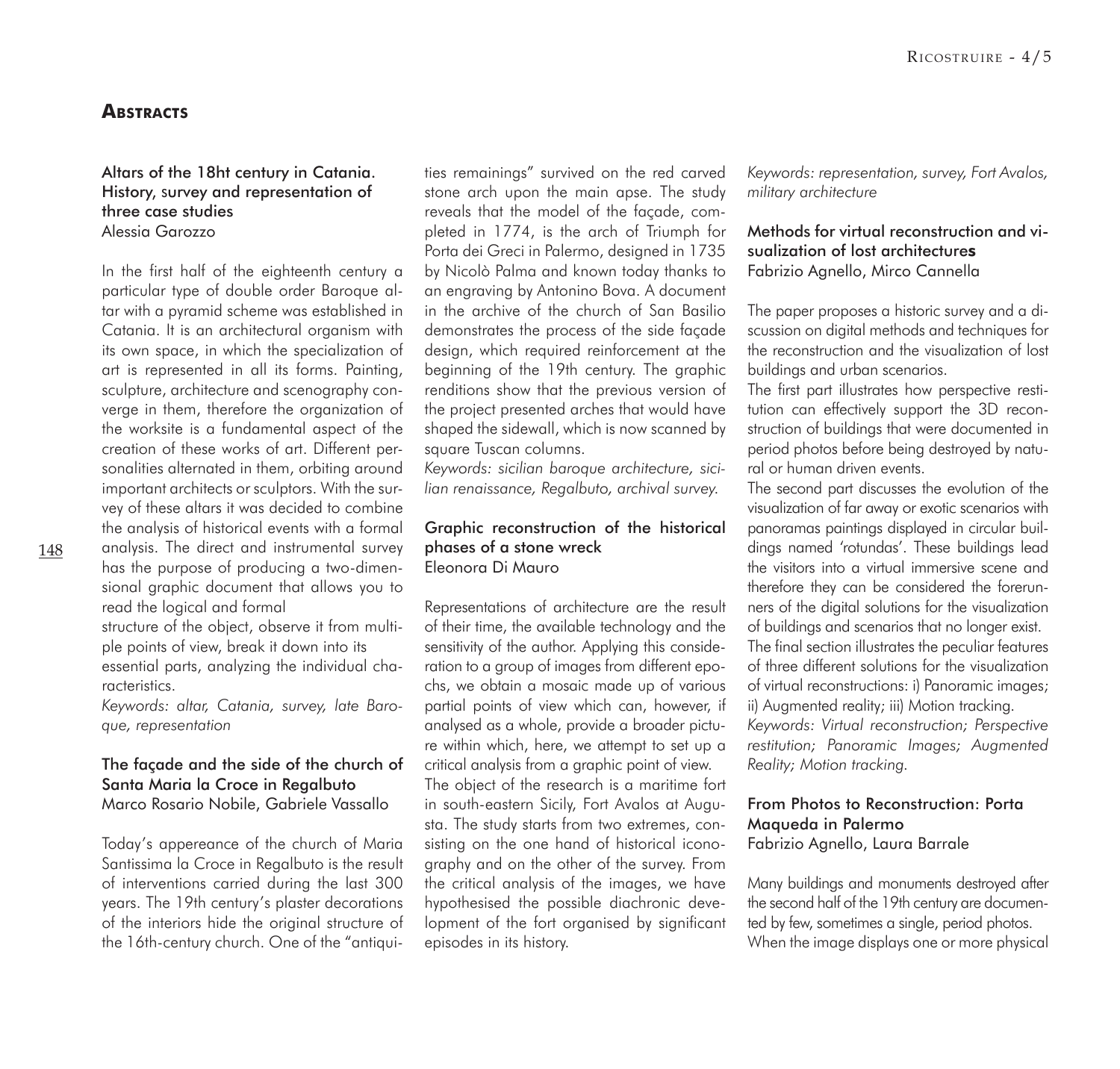elements that survived changes or destruction, perspective restitution can provide both the 3D reconstruction of the lost buildings and their placement in the present urban context.

The case study is Porta Maqueda, one of the urban gates of the historic centre of Palermo, destroyed in 1877 along of the construction of the Massimo theatre.

Porta Maqueda is displayed in a couple of period photos where some extant architectural elements, the column of a building and the basement of the theatre under construction, appear.

These elements, surveyed with laser scanning methods, provided the reference to scale and orient the perspective models and, at the same time, to calculate the position of the photographer. The 3D reconstruction model of Porta Maqueda was finally placed in its original urban context. *Keywords: Perspective restitution; Porta Maqueda; 3D Reconstruction; Period photos; Massimo theatre.--*

#### Discover the shape and history of the Tower of Fuonti Sara Morena

The defensive system of the Amalfi Coast represents a testimony of our past, to be known, preserved and protected, a heritage to be treasured and passed on. Despite the great importance and value, some towers have been abandoned because over the years becoming unfit for the use and obsolete. The role of virtual reconstruction, in this regard, is particularly important because it supports the valorization of the heritage, the knowledge of the territory and the dissemination of the culture of our country. The contribution is a part of a wider study aimed at the divulgation of the defensive system of the Amalfi Coast. The paper focuses on a tower named Torre della Punta di Fuenti (di Fuonti or Santa Maria della Catena); unfortunately lost today, which was in the province of Salerno. The study aims at retracing some important phases of the tower, and

at showing, even if virtually, the transformations undergone by the building over time. *Keywords: Amalfi Coast, Defensive system, Heritage, Reconstruction, 3D model*

## The Project for a cathedral church by Giuseppe Damiani Almeyda. Analysis of the documentary sources and conjectural reconstruction Fabrizio Avella

The subject of this study concerns the Project for a cathedral church, by Giusppe Damiani Almeyda, awarded with a 1st class gold medal at the 1856 Palermo Fine Arts Exhibition. The analysis of the documents of the archival

unit, preserved in the Damiani Archives in Palermo, made it possible to verify the available data and carry out the conjectural reconstruction.

The representation of the model obtained from the archive drawings, in addition to addressing analytical aspects, has made it possible to make some plan views in elevation and section, originally absent, and axonometric and perspective views, which allow you to appreciate the volumes and spaces of this early but already mature work by Damiani.

The digital representation take into account the techniques of the original drawings which, thanks to watercolor glazes, make visible the material aspects of the work and the decorative apparatus of the wall paintings.

*Keywords: Giuseppe Damiani Almeyda, archive drawings, conjectural reconstruction, rendering techniques.*

## Formation and transformation of an urban image. Architectural reconstructions between the axis of via Notarbartolo and the secon section of via Libertà Gian Marco Girgenti, Antonino Alessio

The contribution presented here is part of a work-in-progress project, which has as its

focus the "extra-moenia" urban transformations suffered by the city of Palermo after World War II, with the aim of cataloging, reconstructing and restoring the remarkable heritage - lost in the years of the economic boom and building speculation - in three-dimensional virtual images.

The analysis is part of the urban context affected by the extension of via Libertà starting from the intersection with via Notarbartolo, the transversal directional axis conceived in the Giarrusso Plan of 1887 as a connection to the Shipyards and built starting from the subdivisions of Villa Carini in the years 1891- 1902. This, constituting the natural continuation of an urban project begun with the subdivisions of the first section of via Libertà and substantially centered on the idea of a garden-district, has unfortunately seen its original structure modified and upset in the image of a modern residential "city", losing the balance of the original design.

*Keywords: urban analysis, 3D reconstructions, 3D printing for a "City Museum", catalog of lost "Art Nouveau" Architectures.*

## *"Star towers"* in Ina Casa neighborhoods in Italy (1949-63). The influence of Scandinavian architecture Antonella Armetta

*Ina Casa Plan* (1949-1963) introduced in Italy - following the example of the Anglo-Saxon and Scandinavian experiences - the settlement model of the neighborhood, a new collective dimension of residence for the small community, with a domestic character, which extends from the house to the surroundings, in the unity of neighborhood.

The neighborhoods built in Italy by *Ina Casa*  are characterized by a deliberate typological variety, aimed at enlivening the views and spaces around the neighborhood itself.

The building types vary from isolated houses